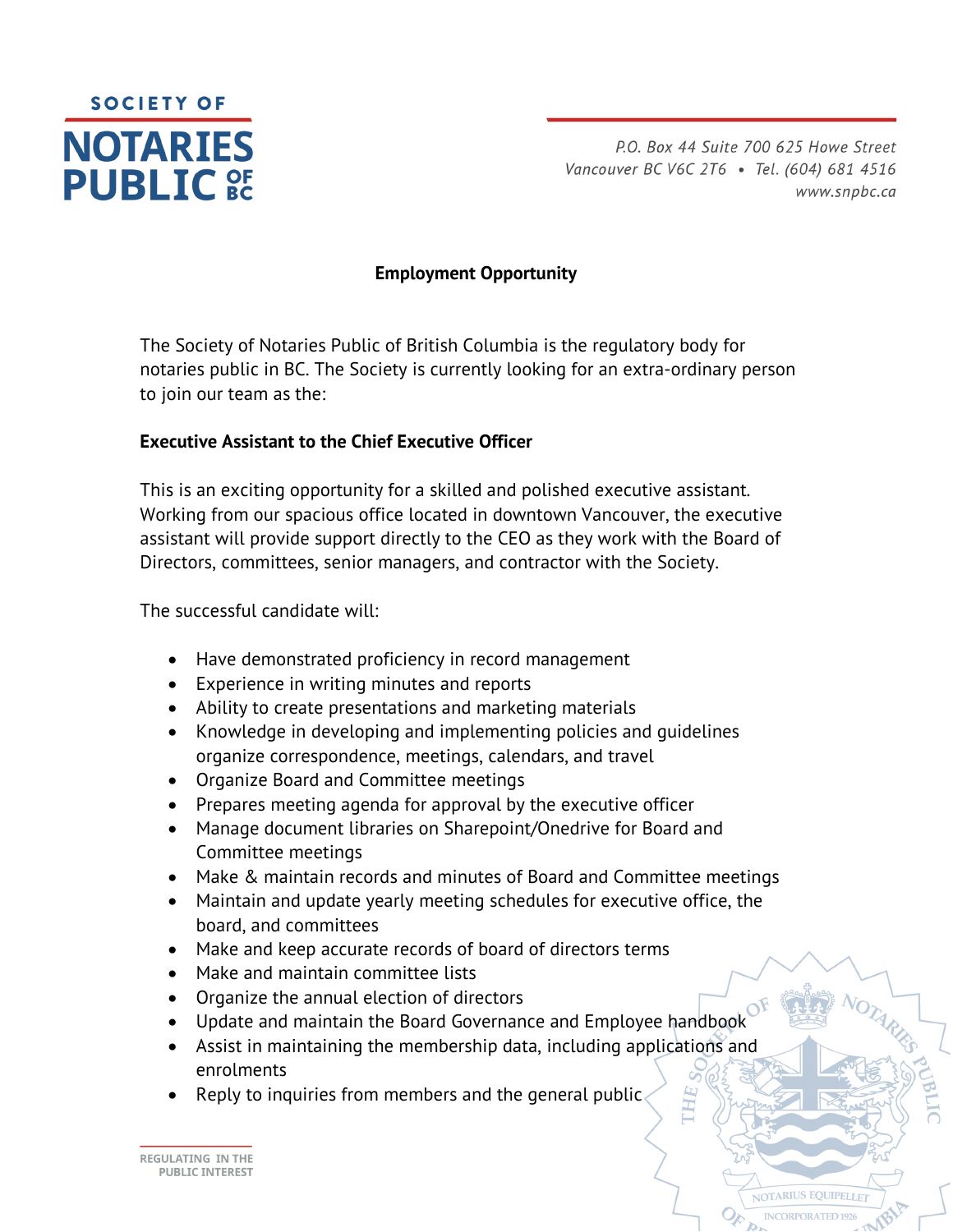

- Coordinate production of the Annual Report including collecting material from various committee chairs and related organizations
- Organize, coordinate, and support the annual general meeting and other events
- Organize, coordinate, and support education sessions
- Acts as point of contact for the management team
- Develop, design, and implement internal and external communications including email, slideshows, digital, and print content
- Update public and member websites
- Provide assistance to other staff as directed
- Administer internal calendars, groups, and room bookings, and
- Perform other administrative duties, as assigned

#### **Qualifications:**

The successful candidate will have a post secondary degree or diploma from an accredited educational institution preferably in business management, marketing, law or communications

This is a position that is well-suited to someone with legal knowledge and/or experience as a paralegal or legal assistant or who has a degree in business administration or similar degree with demonstrated experience working with C-Level executives.

## **Required Knowledge, Skills, and Abilities:**

- Excellent time management skills
- High degree of attention to detail
- Understands confidentiality
- High degree of proficiency in written and spoken English, including the ability to draft formal written communications
- Demonstrates initiative with no supervision required
- Knowledge in developing and implementing task quidelines
- Proficiency in record management